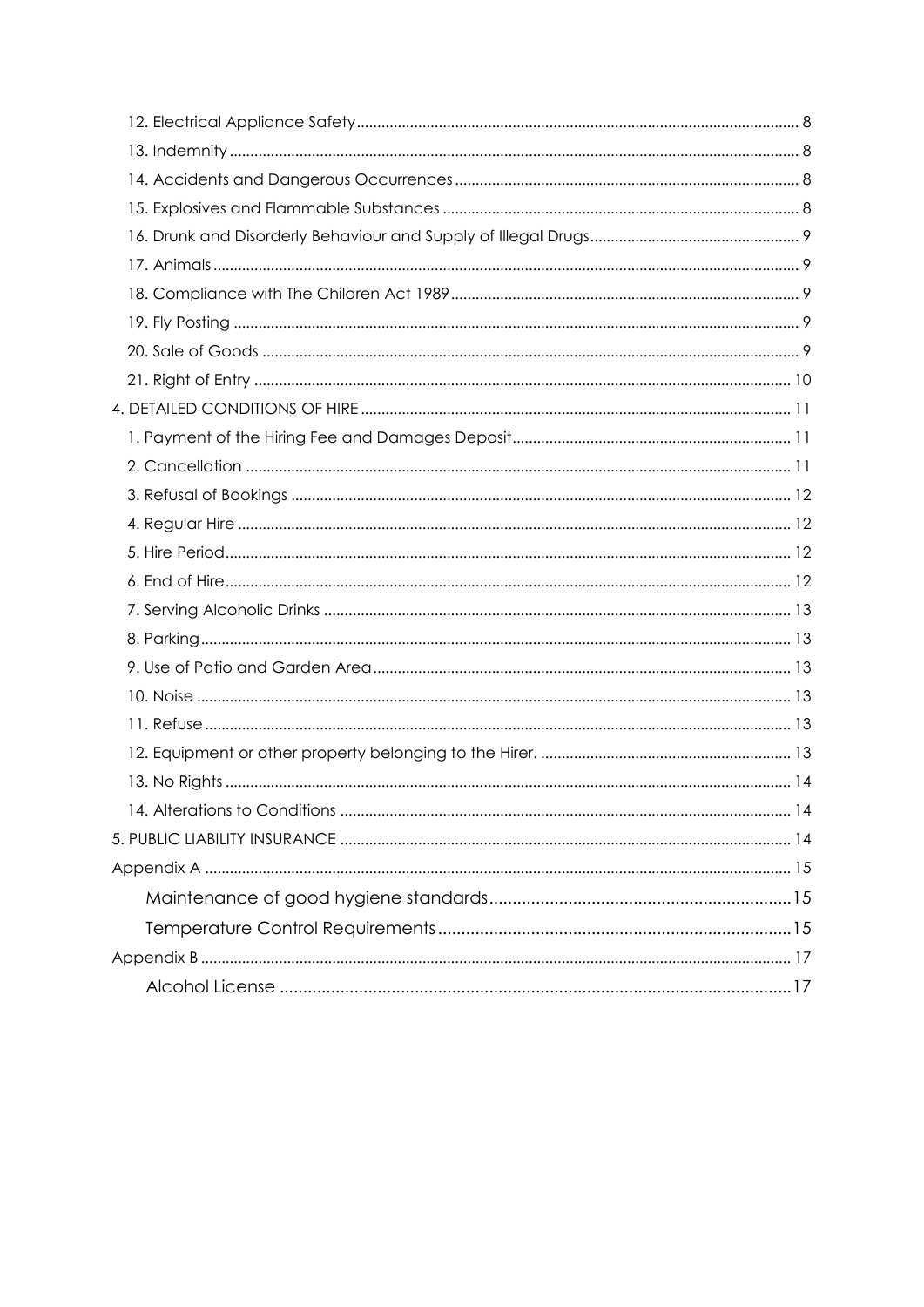## <span id="page-2-0"></span>1. SUMMARY OF FACILITIES

#### <span id="page-2-1"></span>Workshop

Measuring 5 x 8M approximately this is the main room in the building and has direct access to the outdoor area.

#### <span id="page-2-2"></span>2 additional rooms included for use

These are both approximately 3m x 3m each and are accessed directly off the workshop

#### <span id="page-2-3"></span>The Tipi

The tipi is available to hire alongside the Barn at an additional cost. The use of the tipi must be discussed and agreed in advance of hiring. If the tipi is used without prior agreement then the hirer's damage deposit may be retained.

#### <span id="page-2-4"></span>Kitchen

The facilities include electrical sockets, sink with drainer, fridge and dishwasher and a kitchen unit. There is also a large clear plastic crate containing tea and coffee making equipment and glasses, crockery and cutlery which you are free to use. The crate is clearly labelled.

#### <span id="page-2-5"></span>**Toilets**

Mixed toilet with access through kitchen.

#### <span id="page-2-6"></span>Pottery rooms

The pottery rooms  $(2^{nd} 2$  doors on the right hand side from the entrance) should not be used or accessed during the duration of the hire and are not included in the building hire. These rooms may be used by Where Inspiration Blooms during the period of building hire.

#### <span id="page-2-7"></span>The "Safe" room

This is the small room that is accessed only through the workshop. It contains the fridge and microwave.

### <span id="page-2-8"></span>**Capacity**

Maximum capacity seated at tables is 40, 60 theatre style and for a public meeting and at the discretion of Where Inspiration Blooms it is 100, which could be increased to 150 if the outdoor area and tipi is also being used.

### <span id="page-2-9"></span>Furniture and Equipment included in hire

- 10 rectangular tables
- 30 chairs
- 1 kettle
- 1 microwave oven
- glasses, cutlery and crockery
- a detailed inventory is available on request and hirers should check these meet their requirements

<span id="page-2-10"></span>Fire and First Aid equipment See sections 9, 10 and 11 section 3 "Use of Premises"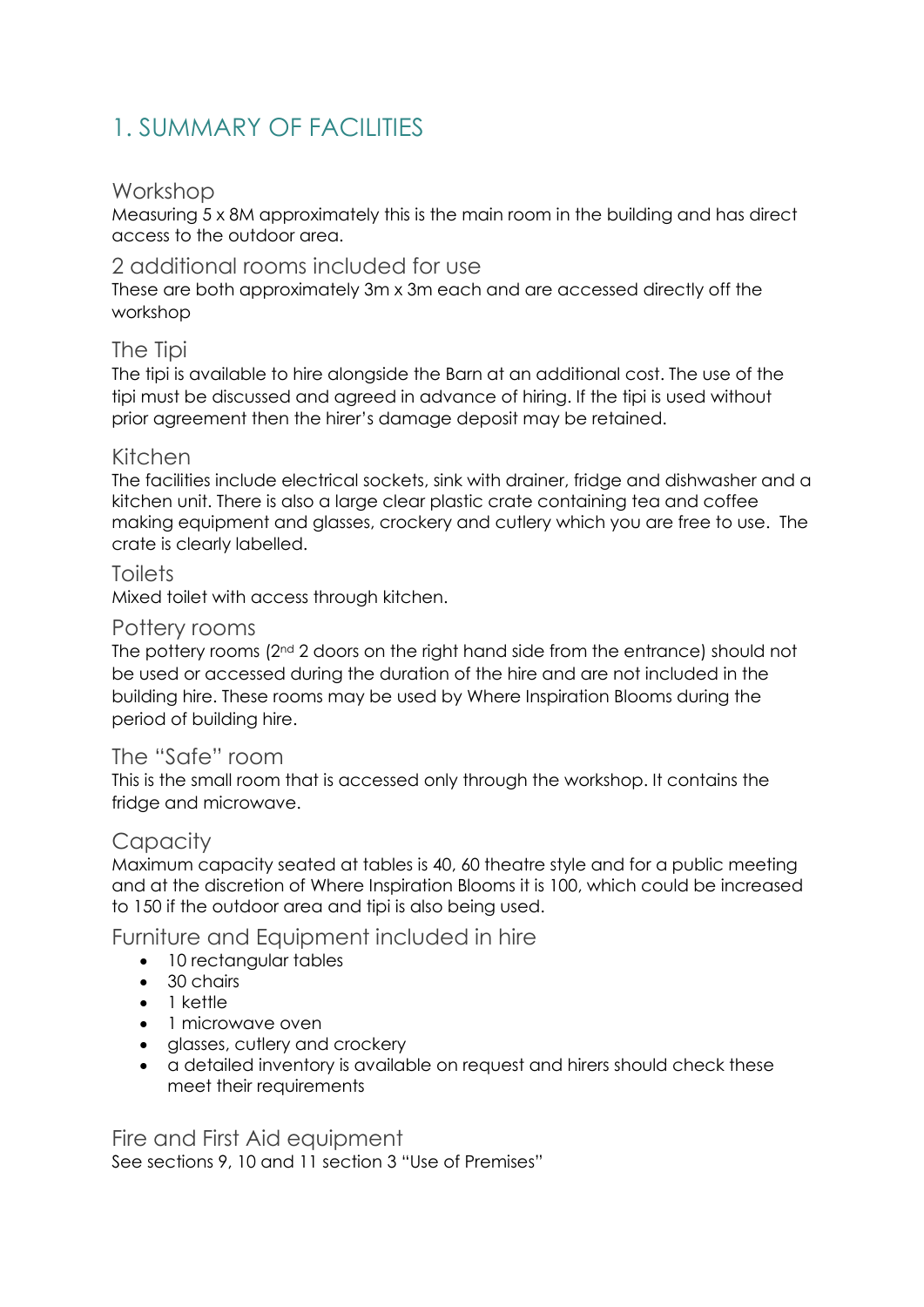### <span id="page-3-0"></span>Parking

These is plenty of parking in the immediate area around The Barn. If this parking is insufficient, we have permission from Chartridge Lodge to also parking in the "Additional Parking" area of their car park on the other side of the red brick wall.

#### <span id="page-3-1"></span>Patio

The patio to the rear of the hall is included in the hire. See also section 4, "Detailed Conditions of Hire", section 9.

**The information in this handbook covers the conditions on which the hire is made and the restrictions placed by Local Authorities on activity in The Barn and the surrounding area. Signature to a Hiring Agreement commits the Hirer to their observance. Hirers should therefore read this information carefully, and consult either Caroline or Jules from Where Inspiration Blooms, if they are in any doubt as to the meaning of any items. For the purposes of these conditions the term Hirer shall mean an individual Hirer, or where the Hirer is an organisation, the authorised representative whose name appears on the Hirers' Agreement Form.**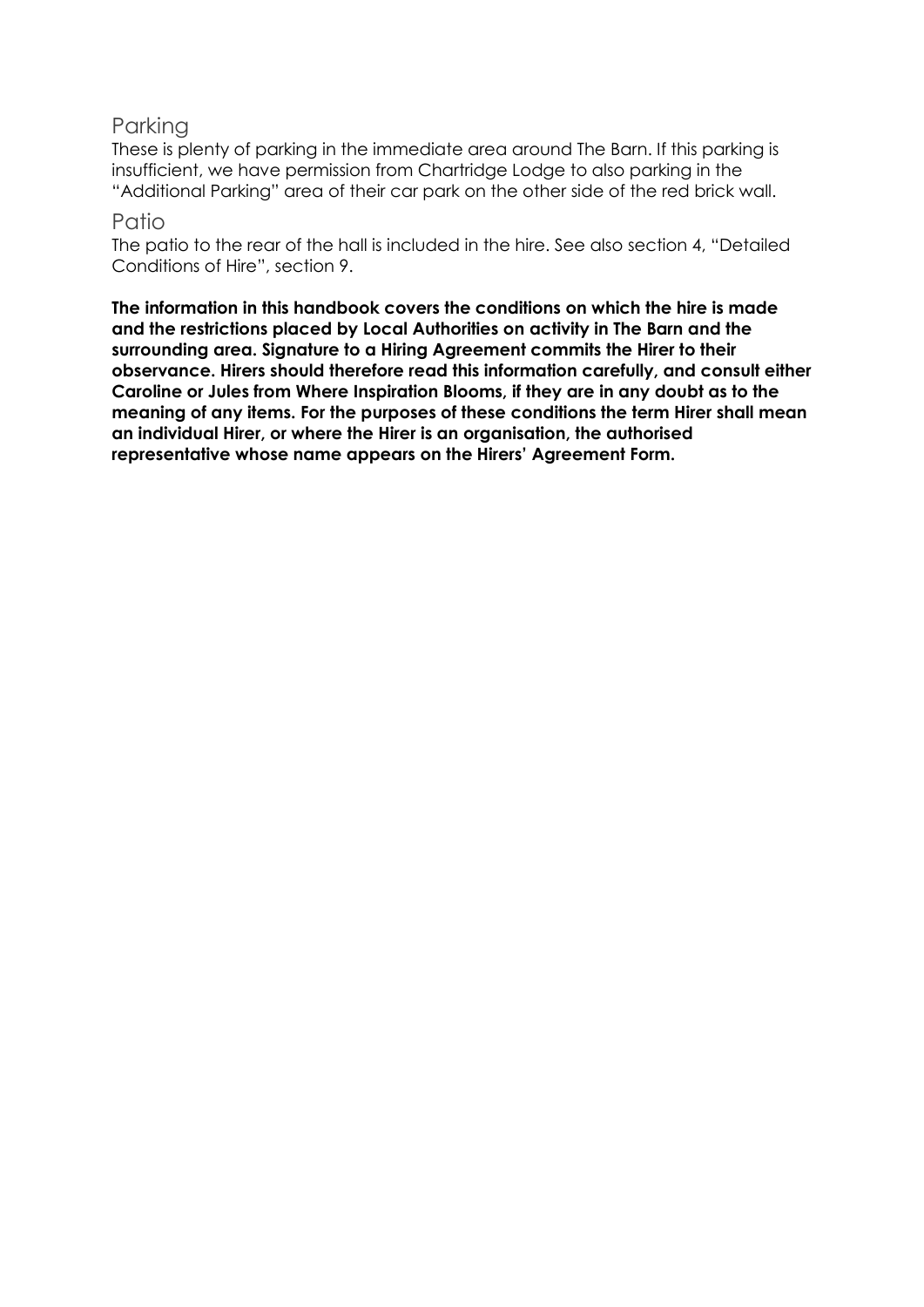## <span id="page-4-0"></span>2. STANDARD CONDITIONS OF HIRE

1. The Hirer, whether an individual or an organisation, can hire The Barn subject to availability and to the consent of Where Inspiration Blooms.

2. The building will be unlocked for the period of hiring and the Hirer shall ensure that the building is not left unattended at any time during that period. Provided however that if the Hirer does have occasion to leave the building unattended during the hire period the Hirer shall ensure that the building is locked.

3. If the Hirer is in any doubt about how any equipment provided in the premises should be used the Hirer shall seek advice from Where Inspiration Blooms on the use of such equipment.

4. Where Inspiration Blooms will normally open the building for the Hirer. If this is not possible the Hirer will be given the code for door and the key safe (by the shed at the back) containing the front door key. At the end of the hiring the door must be locked and the key returned to the key safe.

5. At the end of the hiring the Hirer shall be responsible for leaving the premises and surrounds in a clean and tidy condition. All rubbish must be taken away by the Hirer. Under no circumstances shall food or alcohol be left on the premises overnight. If the Hirer wishes to leave any other items or equipment overnight then this must be discussed at the time of hiring and consent obtained from Where Inspiration Blooms.

## <span id="page-4-1"></span>3. USE OF PREMISES

### <span id="page-4-2"></span>1. General

The hirer shall not use the premises for any purpose other than that described in the Hiring Agreement and shall not sub-hire, or use the premises or allow the premises to be used for any unlawful purpose or in any unlawful way nor do anything, or bring onto the premises anything, which may endanger the premises or render invalid any insurance policies in respect thereof. If the Hirer has a special need then this should be discussed with Where Inspiration Blooms at the time of booking and written consent must be obtained from Where Inspiration Blooms before these Conditions of Hire can be altered to accommodate such special need.

### <span id="page-4-3"></span>2. Purpose of Hire

Where Inspiration Blooms reserves the right to refuse any application for hire without stating the reasons for so doing.

### <span id="page-4-4"></span>3. Supervision

The Hirer shall, during the period of the hiring, be responsible for: supervision of the premises, the fabric and the contents; their care, safety from damage (however slight) or change of any sort; and the behaviour of all persons using the premises whatever their capacity, including proper supervision of car parking arrangements so as to avoid obstruction other cars in the car park. As directed by Where Inspiration Blooms the Hirer shall make good or pay for all damage (including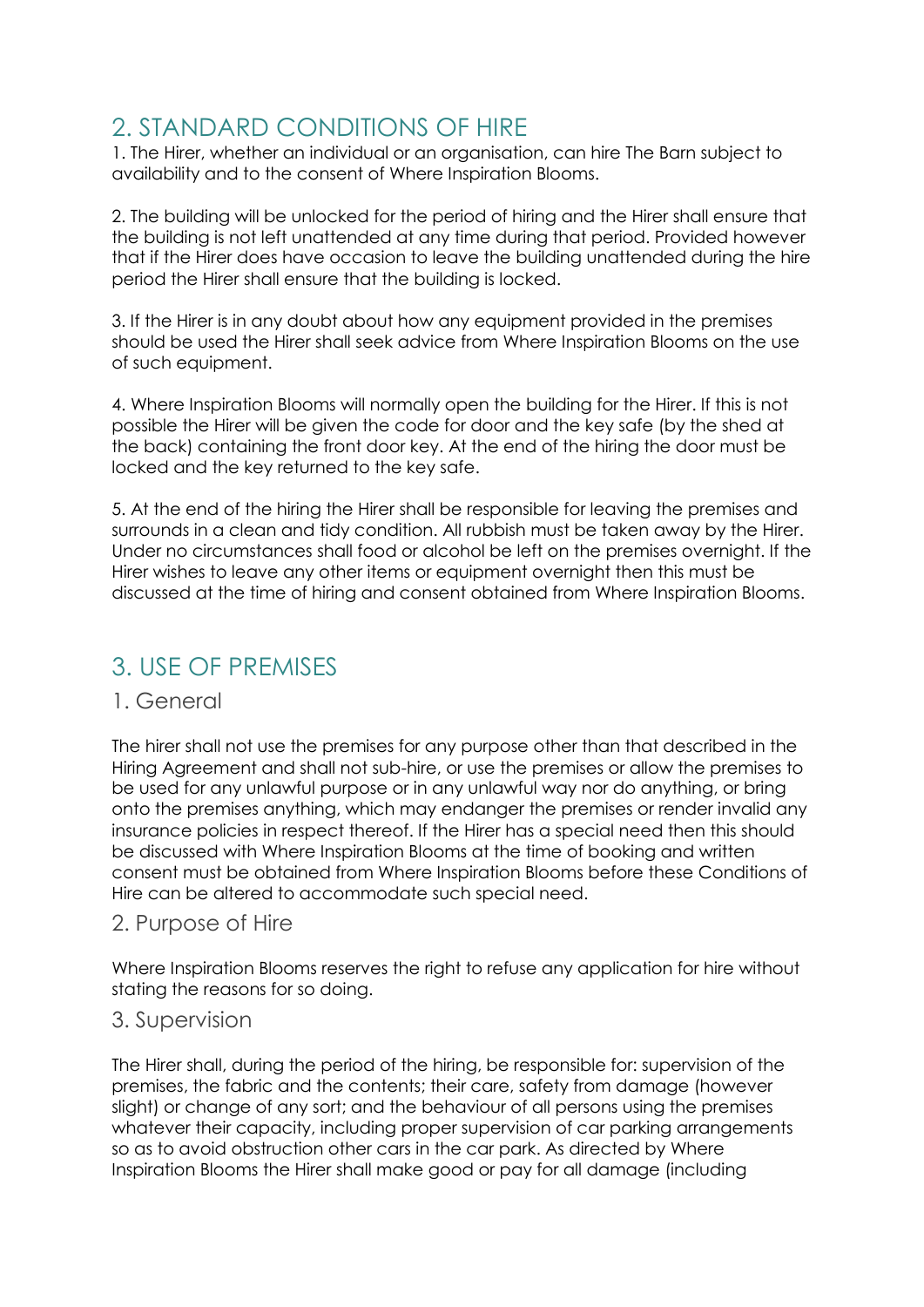accidental damage) to the premises or to the fixtures, fittings or contents and for loss of contents.

### <span id="page-5-0"></span>4. Decorations

Temporary decorations or display materials shall not be fixed in any way to any part of the building. See also 15(b) of this section.

#### <span id="page-5-1"></span>5. Smoking

To comply with the provisions of the Health Act 2006 smoking is strictly prohibited inside the building. Additionally smoking is not permitted anywhere within the grounds of The Barn.

#### <span id="page-5-2"></span>6. Heating

The Hirer shall ensure that no unauthorised heating appliances shall be used on the premises without the consent of Where Inspiration Blooms. Portable Liquefied Propane Gas (LPG) heating appliances shall not be used.

#### <span id="page-5-3"></span>7. Gaming, Betting and Lotteries

The Hirer shall ensure that nothing is done on or in relation to the premises in contravention of the law relating to gaming, betting and lotteries.

#### <span id="page-5-4"></span>8. Licences

Section 4 of the Hirers Agreement deals particularly with licences and licensable activities and the Hirer should pay particular attention to this. In case of any doubt the Hirer should consult Where Inspiration Blooms.

#### <span id="page-5-5"></span>9. Public Safety Compliance

The Hirer shall comply with all conditions and regulations made in respect of the premises by the Fire Authority, Local Authority, and the Licensing Authority or otherwise, particularly in connection with any event which constitutes regulated entertainment, at which alcohol is sold or provided or which is attended by children.

#### *Emergency plan for temporary responsible person*

The Hirer is deemed to be the "responsible person" for the hiring and has legal duties with regard to the safety of those persons assisting or attending the event/function. These conditions should be read in conjunction with the hall plan on the back page of this handbook. This plan is also displayed in the hall. Before the hiring you should be aware of:

- What fire protection systems are present
- How a fire will be detected
- How people will be warned if there is a fire
- Arrangements for fire fighting
- How the fire and rescue service and any other necessary services will be called and met
- How evacuation of the premises will be carried out
- Where people should assemble after leaving the premises and procedures for checking the premises have been evacuated.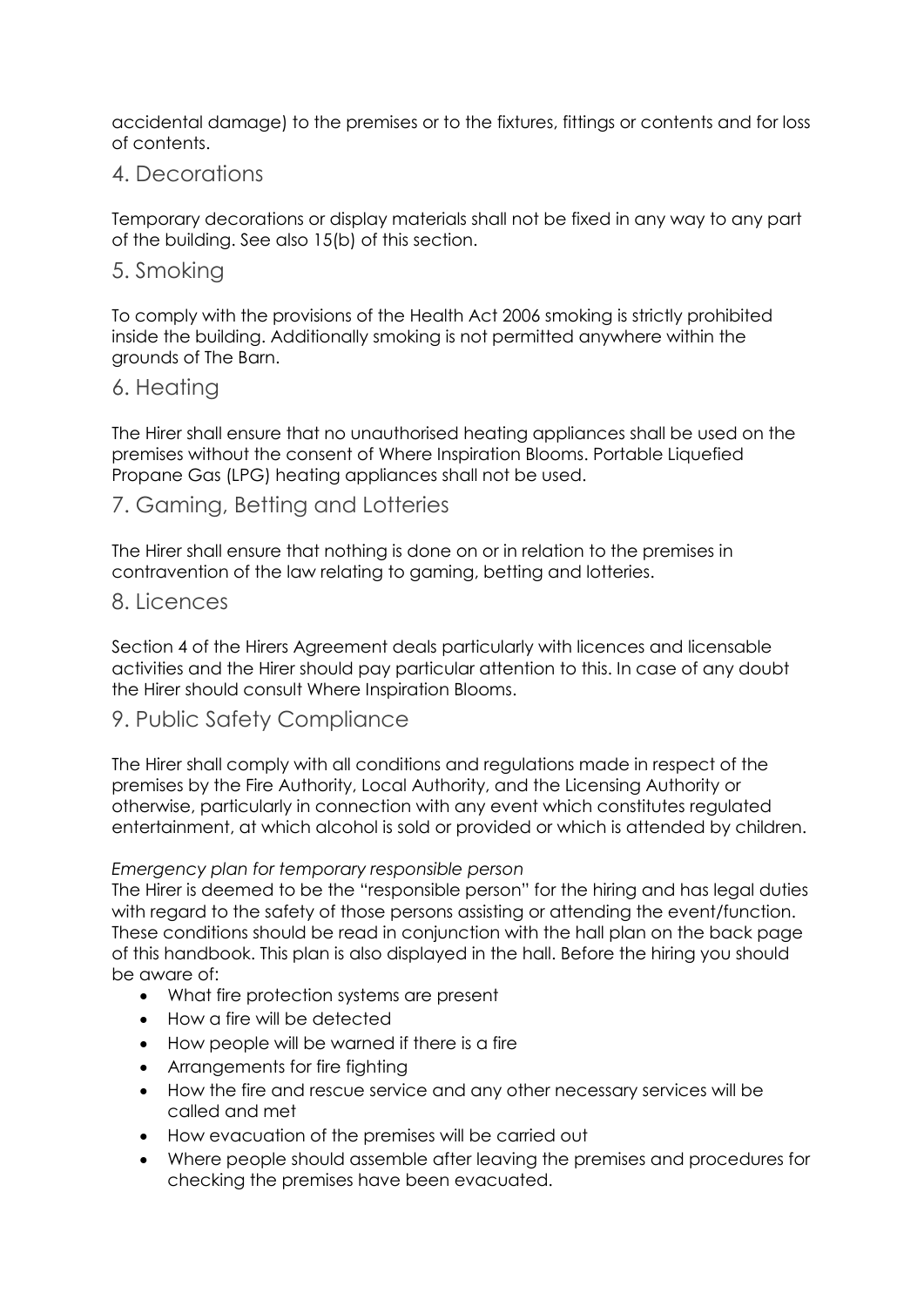- Checking all escape routes and doors are clear of obstruction and combustibles.
- Limitation on numbers of people.

*Before the event or function you should decide* 

- Arrangements for fire fighting
- The arrangements for means of escape of any disabled persons.
- The duties and identity of persons who have been given specific responsibilities if there is a fire
- Who will be responsible for calling the fire and rescue services?

*At the start of the event or function you should notify all those present about*

- The non-smoking policy
- The fire escape routes and doors which must be kept clear at all times and immediately available for public exit
- The emergency warning signal.
- Who is supervising and how to identify them.
- The location of muster points.
- Noise levels should not drown out fire alarm signal.
- Taking only valuables immediately to hand and not to try to collect other belongings elsewhere in the building.
- If necessary the number of persons in the premises will be limited or controlled to avoid overcrowding.

## <span id="page-6-0"></span>10. Outbreaks of Fire

The Fire Brigade shall be called to any outbreak of fire that has not been readily extinguished. If the cause of fire is unknown and even if the fire has been extinguished the event/function should be terminated and persons evacuated until the premises are considered safe. Details of any fire, no matter how small shall be given to Where Inspiration Blooms.

## <span id="page-6-1"></span>11. Health and Hygiene

The Hirer and anyone else, if preparing, serving or selling food or drink, are responsible for safety and hygiene precautions and shall observe all relevant food health and hygiene legislation and regulations. In particular, certain foods must be refrigerated and stored in compliance with the Food Temperature Regulations. The premises are provided with a refrigerator and thermometer. Please see Appendix A. If the Hirer is a "food business", the operator of the food business is required to register The Barn with the Local Authority as a premises used for a food business under Regulation (EC) 852/2004 Hygiene of Foodstuffs. Food activities that are considered not be to continuous and organised undertakings (ie the occasional handling, preparation, storage and serving of food by private persons) are exempt from registration. If the Hirer is in any doubt as to whether or not it is a "food business operator", it is the Hirer's responsibility to clarify its situation with the local environmental health officer.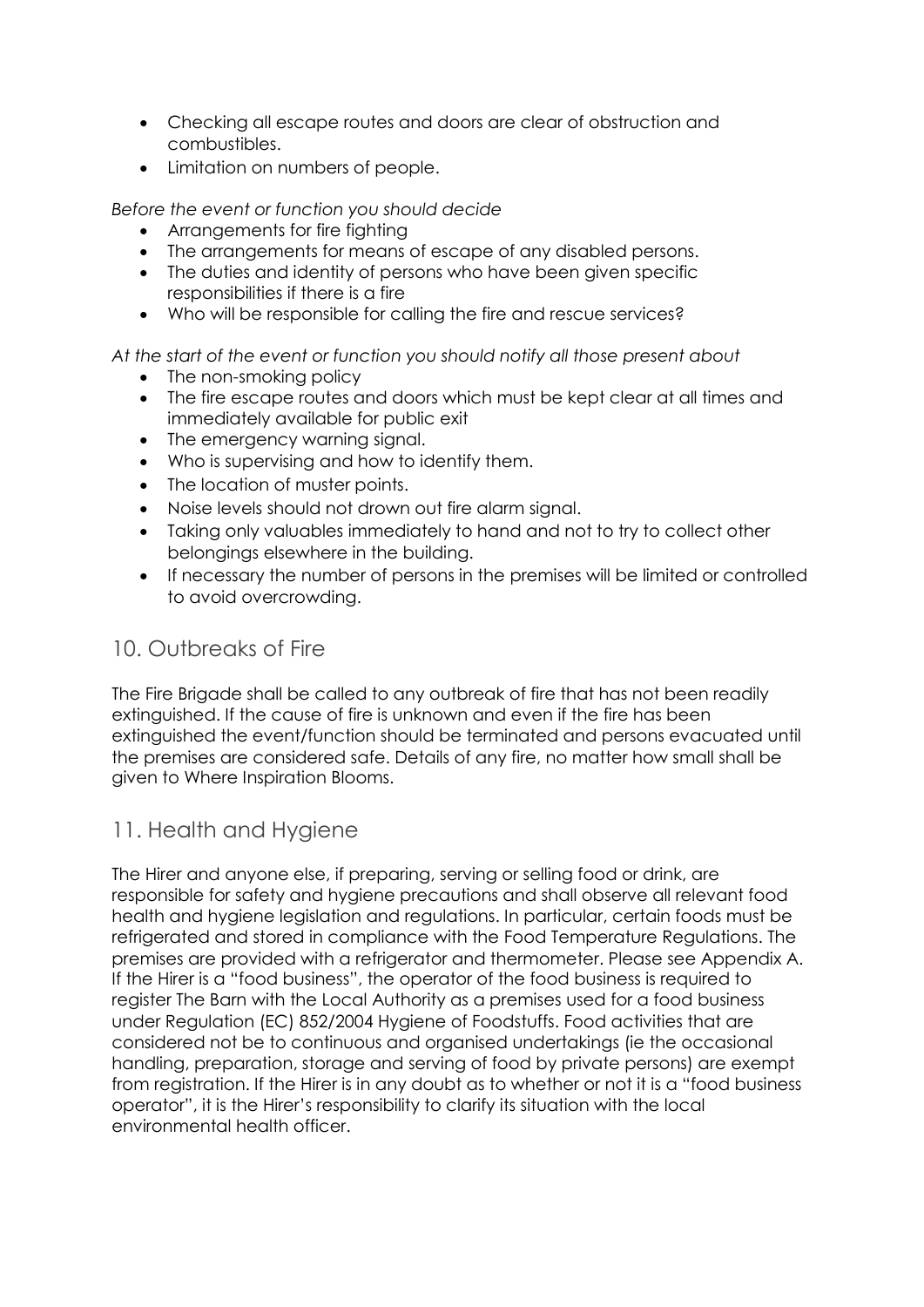## <span id="page-7-0"></span>12. Electrical Appliance Safety

The Hirer shall ensure that any electrical appliances brought by them to the premises and used there shall be safe, in good working order, and used in a safe manner in accordance with the Electricity at Work Regulations 1989. Where a residual circuit breaker is provided the hirer must make use of it in the interests of public safety.

## <span id="page-7-1"></span>13. Indemnity

The Hirer shall indemnify and keep indemnified Where Inspiration Blooms, employees, volunteers, agents and invitees against :-

a) the cost of repair of any damage done to any part of the premises including the curtilage thereof or the contents of the premises b) all claims, losses, damages and costs in respect of damage or loss of property or injury to persons arising as a result of the use of the premises (including the storage of equipment) by the Hirer, and

c) all claims, losses, damages and costs suffered or incurred as a result of any nuisance caused to a third party as a result of the use of the premises by the Hirer.

The Hirer shall where appropriate take out adequate insurance to insure the Hirer and members of the Hirer's organisation and invitees against the Hirer's liability under the immediately preceding paragraph 13(a) hereof and all claims arising as a result of the hire and on demand shall produce the policy and current receipt or other evidence of cover to Where Inspiration Blooms. Failure to produce such policy and evidence of cover (if demanded) will render the hiring void and enable Where Inspiration Blooms to rehire the premises to another hirer.

The Barn is insured against any claims arising out of its own negligence. Please also see Section V below as to public liability insurance cover for those hirers who use the hall for private or social purposes but note that this does not cover commercial users who must arrange their own public liability insurance cover.

## <span id="page-7-2"></span>14. Accidents and Dangerous Occurrences

The Hirer must report all accidents involving injury to the public to Where Inspiration Blooms as soon as possible. Any failure of equipment belonging to Where Inspiration Blooms or brought in by the Hirer must also be reported as soon as possible. Certain types of accident or injury must be reported on a special form to the local authority. Where Inspiration Blooms will give assistance in completing this form. This is in accordance with the Reporting of Injuries, Diseases and Dangerous Occurrences Regulations 1995 (RIDDOR).

## <span id="page-7-3"></span>15. Explosives and Flammable Substances

The Hirer shall ensure that:

• a) Highly flammable substances are not brought into, or used in any part of the premises.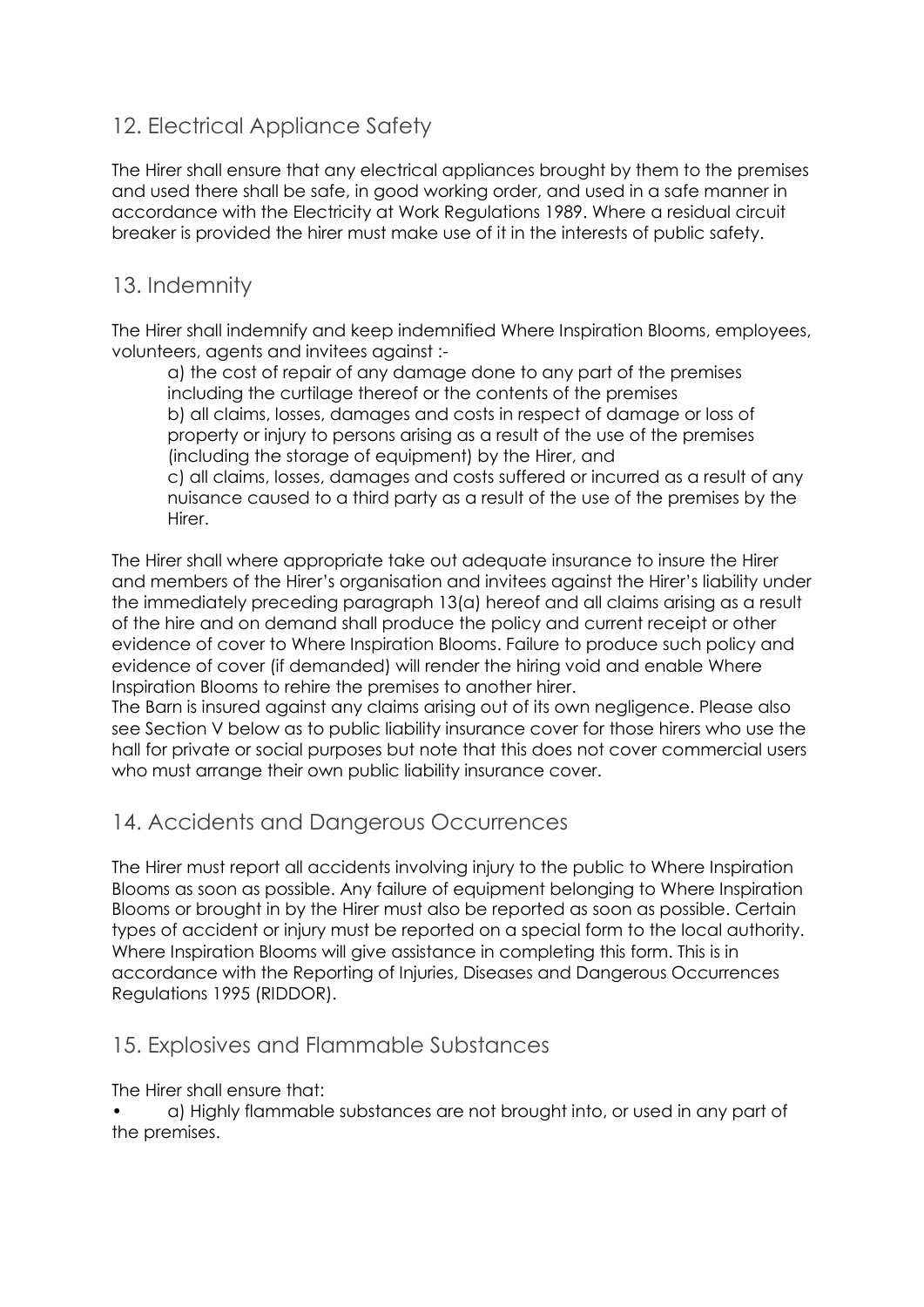• b) No internal decorations of a combustible nature (e.g. polystyrene, cotton wool) shall be erected on or used in the premises without the consent of Where Inspiration Blooms. No decorations are to be put up near light fittings or heaters.

• c) The use of candles, or any other naked flame, is prohibited

## <span id="page-8-0"></span>16. Drunk and Disorderly Behaviour and Supply of Illegal Drugs

The Hirer shall ensure that in order to avoid disturbing neighbours to The Barn and avoid violent or criminal behaviour, care shall be taken to avoid excessive consumption of alcohol. Drunk and disorderly behaviour shall not be permitted either on the premises or in its immediate vicinity. Alcohol shall not be served to any person suspected of being drunk nor to any person suspected of being under the age of 18. Any person suspected of being drunk, under the influence of drugs or who is behaving in a violent or disorderly way shall be asked to leave the premises. No illegal drugs may be brought onto the premises.

## <span id="page-8-1"></span>17. Animals

The Hirer shall ensure that no animals (including birds) except guide dogs are brought into the premises, other than for a special event agreed to by Where Inspiration Blooms. No animals whatsoever are to enter the kitchen at any time.

## <span id="page-8-2"></span>18. Compliance with The Children Act 1989

The Hirer shall ensure that any activities for children under eight years of age comply with the provisions of The Children Act of 1989 and that only fit and proper persons who have passed the appropriate Disclosure and Barring Service checks have access to the children (checks may also apply where children over eight and vulnerable adults are taking part in activities). The Hirer shall (where appropriate) provide Where Inspiration Blooms with a copy of the Hirer's Child Protection Policy on request.

## <span id="page-8-3"></span>19. Fly Posting

The Hirer shall not carry out or permit fly posting or any other form of unauthorised advertisements for any event taking place at the premises, and shall indemnify and keep indemnified Where Inspiration Blooms accordingly against all actions, claims and proceedings arising from any breach of this condition. Failure to observe this condition may lead to prosecution by the local authority.

## <span id="page-8-4"></span>20. Sale of Goods

The Hirer shall, if selling goods on the premises, comply with Fair Trading Laws and any code of practice used in connection with such sales. In particular, the Hirer shall ensure that the total prices of all goods and services are prominently displayed, as shall be the organiser's name and address and that any discounts offered are based only on Manufacturers' Recommended Retail Prices.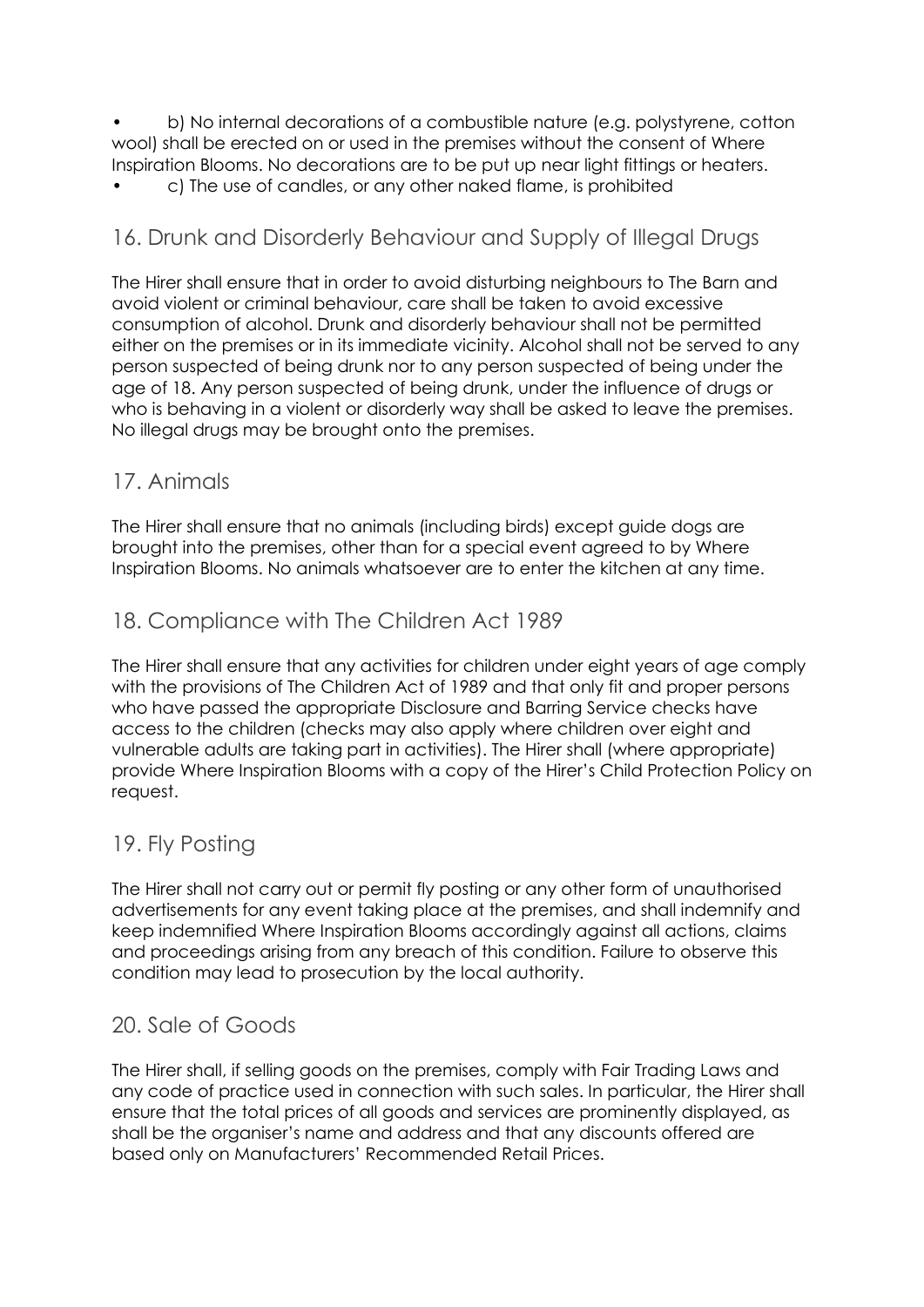## <span id="page-9-0"></span>21. Right of Entry

Where Inspiration Blooms, or persons authorised by them, shall have the right of unimpeded entry to the premises at all times.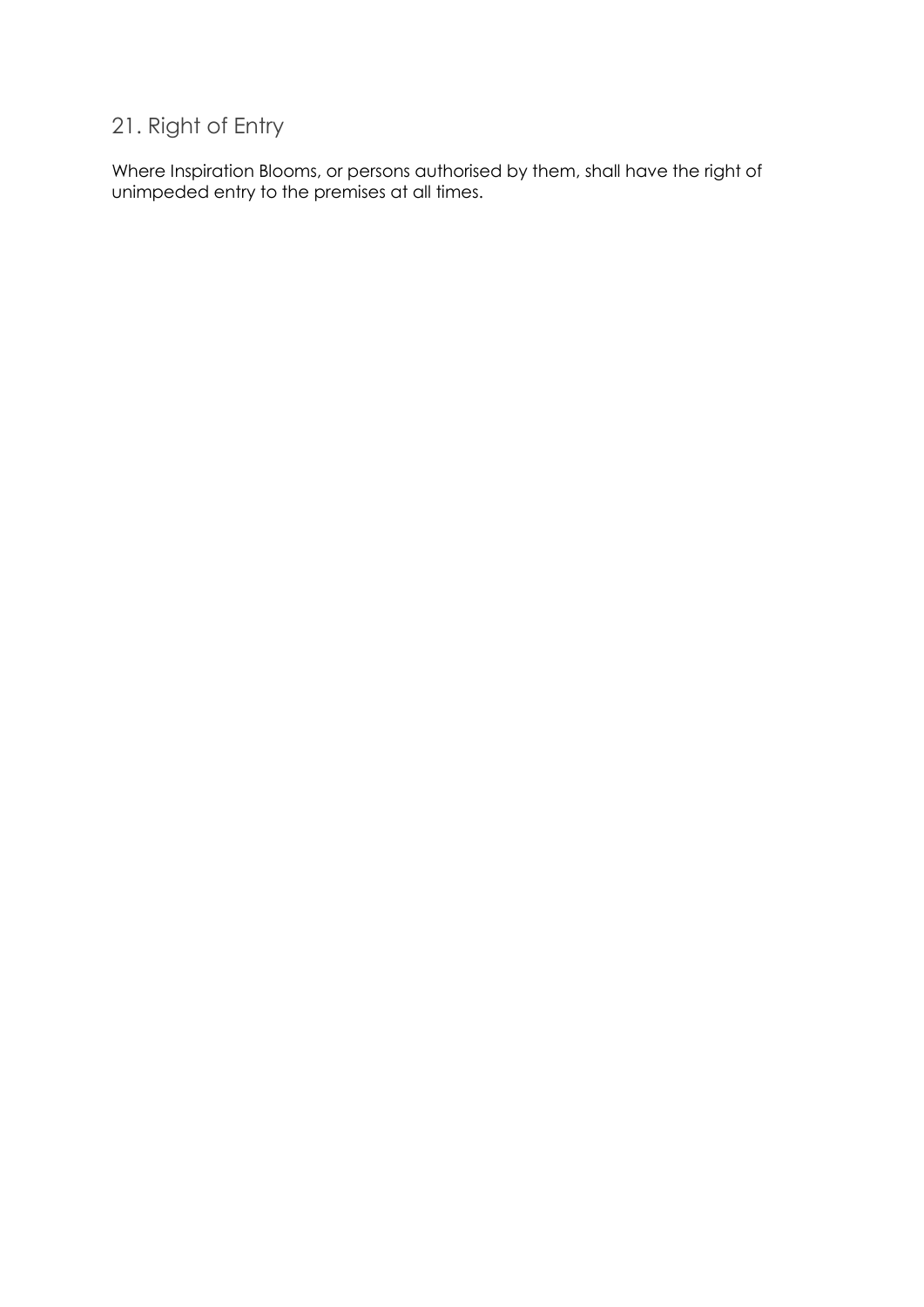## <span id="page-10-0"></span>4. DETAILED CONDITIONS OF HIRE

## <span id="page-10-1"></span>1. Payment of the Hiring Fee and Damages Deposit

a) Damages Deposit. The hirer shall pay the damages deposit immediately to secure the booking. The damages deposit can be between £30 and £200, depending on time and size of the event. This figure may be increased at Where Inspiration Blooms discretion. This will be refunded once a check of the hall has been made following your hire. Where Inspiration Blooms reserves the right to withhold all or part of the hiring deposit if the hall is not left clean and tidy or to cover any damage caused.

b) Hiring Fee. The hiring fee is the amount paid for the duration of the hire based on the current rental rates and as agreed between Where Inspiration Blooms and the hirer. The Hiring Fee is payable in accordance with the terms on the event invoice for which the premises are hired.

c) The damage deposit, less the cost of rectifying any damage and/or the cost of exceptional cleaning or clearing up, will be repaid to the Hirer within 14 days of the termination of the period of hire.

## <span id="page-10-2"></span>2. Cancellation

If the Hirer wishes to cancel the booking before the date of the event and Where Inspiration Blooms is unable to find a replacement booking, the question of the payment or the repayment of the fee shall be at the discretion of Where Inspiration Blooms.

Where Inspiration Blooms cancellation policy is:

- 100% refund if cancellation occurs more than 6 weeks prior to hire date
- 50% refund if cancellation occurs between 4 and 6 weeks prior to hire date
- No refund within 4 weeks of hire date

Where Inspiration Blooms reserves the right to cancel this hiring by written notice to the Hirer in the event of:

a) Where Inspiration Blooms reasonably considering that such hiring will lead to a breach of licensing conditions, if applicable, or other legal or statutory requirements, or unlawful or unsuitable activities will take place at the premises as a result of this hiring.

b) the premises becoming unfit for the use intended by the Hirer

c) an emergency requiring use of the premises as a shelter for the victims of flooding, snowstorm, fire, explosion or those at risk of these or similar disasters.

In any such case the Hirer shall be entitled to a refund of any deposit already paid, but Where Inspiration Blooms shall not be liable to the Hirer for any resulting direct or indirect loss or damages whatsoever.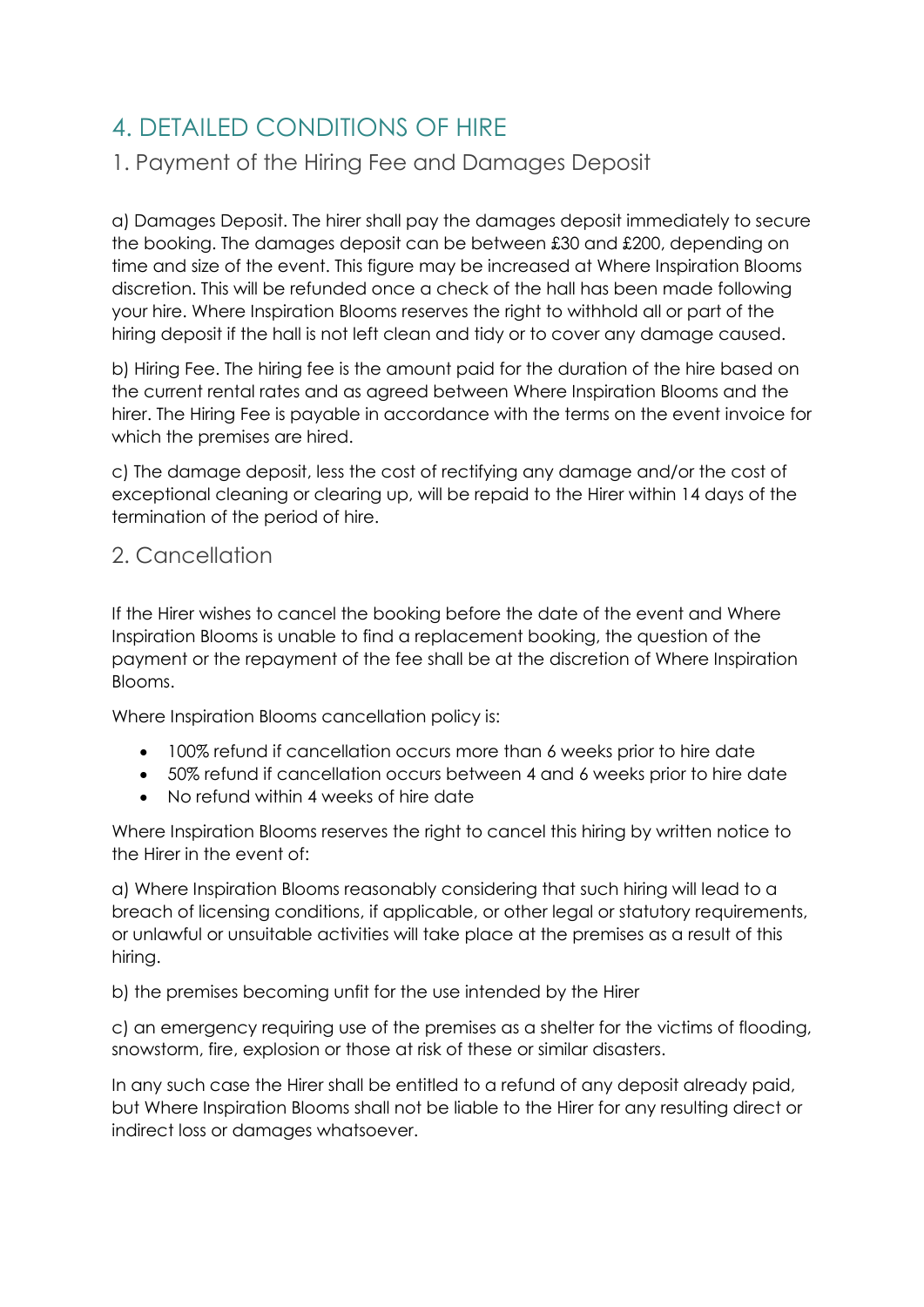Where Inspiration Blooms reserves the right to cancel the Hiring Agreement at any time, or to prohibit the continuance of an event, if it considers that the Hirer has failed to comply with any of the conditions of Hire, or that the continuance of the event is undesirable. In such circumstance the Hirer shall forfeit the whole of the fees paid for the Hire, and Where Inspiration Blooms shall not be liable for any payment in respect of any actual or presumed loss of profit or for any other cause.

The cancellation periods still apply in the event of severe weather conditions when The Barn is open and available for use.

## <span id="page-11-0"></span>3. Refusal of Bookings

Where Inspiration Blooms reserves the right to refuse a booking without notice or to cancel this hiring agreement at any time either before or during the term of the agreement upon giving 7 days notice in writing to the Hirer. The Hirer shall be entitled upon such notice to reimbursement of such monies including the deposit as shall have been paid by the Hirer.

#### <span id="page-11-1"></span>4. Regular Hire

First time regular hirers will be subject to a 10 week probationary period following which Where Inspiration Blooms may at its discretion decide to renew or cancel the Hiring Agreement. If at any time during a period of regular hire Where Inspiration Blooms decide that the Hirer is not compliant with these Hiring Conditions then they may terminate the Hiring Agreement.

Regular hirers should give 6 weeks' notice to cancel their ongoing bookings or alter any of their booking dates. Invoices will be issued on monthly basis, one month in advance.

Where Inspiration Blooms will give advance notice (at least 6 weeks) if The Barn will not be available to use during the usual booking times wherever possible.

## <span id="page-11-2"></span>5. Hire Period

The Hirer must include time needed for preparation and clearing up in establishing the total period of hire required as entered on the Hiring Agreement form. If the hire period is overrun then the Hirer will forfeit all or part of the Hiring Deposit.

### <span id="page-11-3"></span>6. End of Hire

The Hirer shall be responsible for leaving the premises and surrounding area in a clean and tidy condition, properly locked and secured unless directed otherwise and any contents temporarily removed from their usual positions properly replaced, otherwise Where Inspiration Blooms shall be at liberty to make an additional charge. All floors shall be hoovered and mopped as necessary, and where food or drink has been prepared or served, all kitchen equipment and work surfaces used shall be cleaned. Any keys should be surrendered.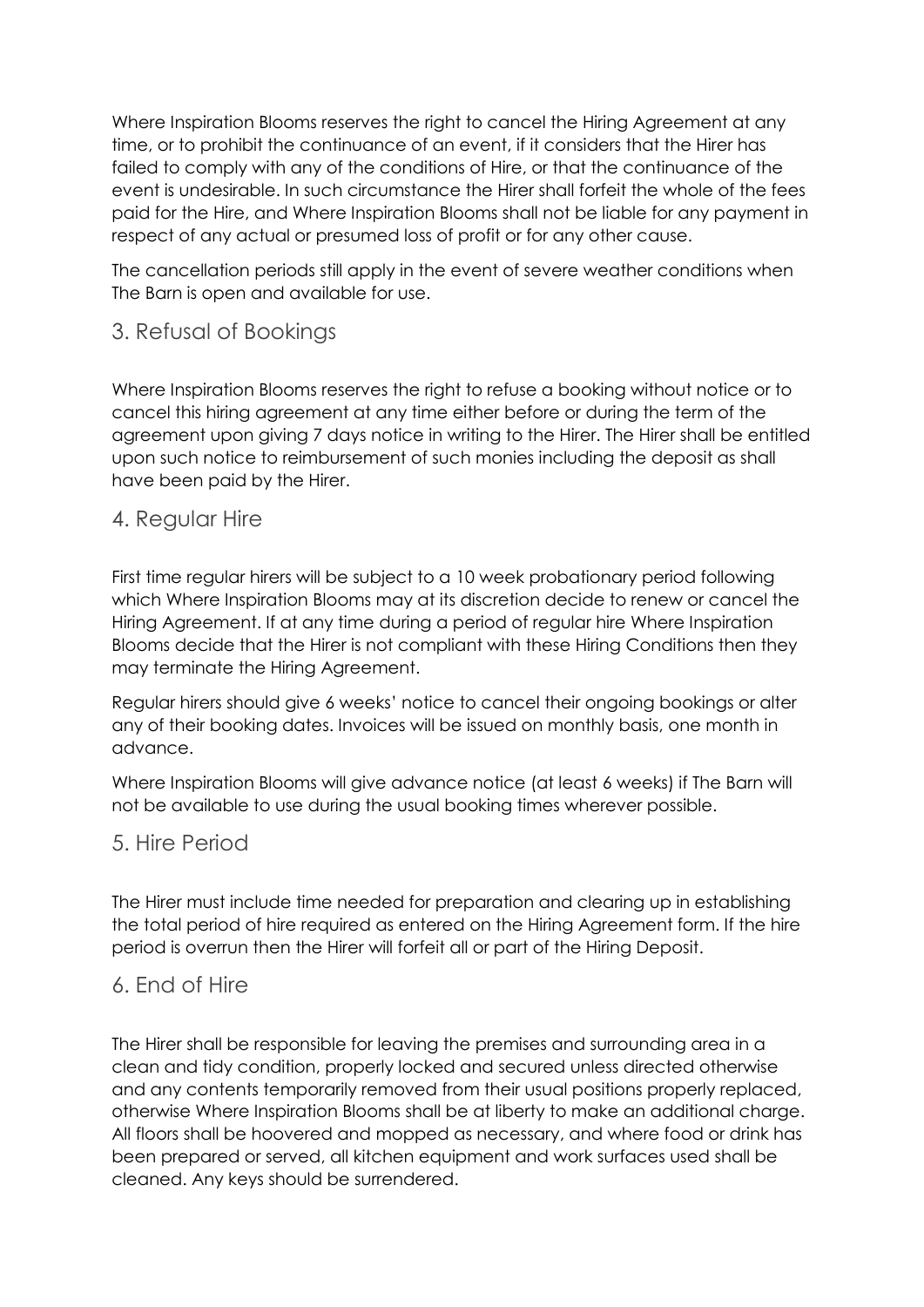All evening bookings are at the discretion of Where Inspiration Blooms.

## <span id="page-12-0"></span>7. Serving Alcoholic Drinks

See Appendix B of this handbook. Where alcohol is provided or offered for sale in any way whatsoever either directly or indirectly, by means of "donations" or inclusion in any ticket price, a Temporary Events Notice must be sought by the Hirer. Written permission for this must be obtained by the Hirer from Where Inspiration Blooms.

All serving of alcohol must cease by 11.00pm

## <span id="page-12-1"></span>8. Parking

The Hirer will be responsible for proper supervision of the parking of cars and other vehicles to ensure tidy parking and maximum use of the available space. Any vehicle left overnight by those attending the function must be removed by 12.00 noon the next day and earlier if there is another booking. Please do not cause any inconvenience to our neighbours.

### <span id="page-12-2"></span>9. Use of Patio and Garden Area

Workshop tables and chairs may not be taken outside onto the patio. Access to garden area beyond the paved patio is at the discretion of Where Inspiration Blooms, apart from necessary use as emergency muster point following fire or other such emergency requiring evacuation of the building.

Please consider the neighbouring residents. Music may not be played outside and every effort must be made to restrict general noise levels.

#### <span id="page-12-3"></span>10. Noise

The Hirer shall ensure that the minimum of noise is made on arrival and departure. The Hirer shall take all reasonable steps to ensure that noise emanating from The Barn during a hiring is such as not to cause injury to any person or annoyance to residents in the locality. No music can be played between 11pm and 8am.

#### <span id="page-12-4"></span>11. Refuse

All refuse is to be bagged, removed from the building and taken away.

### <span id="page-12-5"></span>12. Equipment or other property belonging to the Hirer.

There are no facilities in The Barn for the storage of equipment or other property belonging to the hirer or the hirer's invitees. Where Inspiration Blooms accepts no responsibility for any such equipment or other property brought onto the premises and all liability for loss or damage thereto is hereby excluded. All such equipment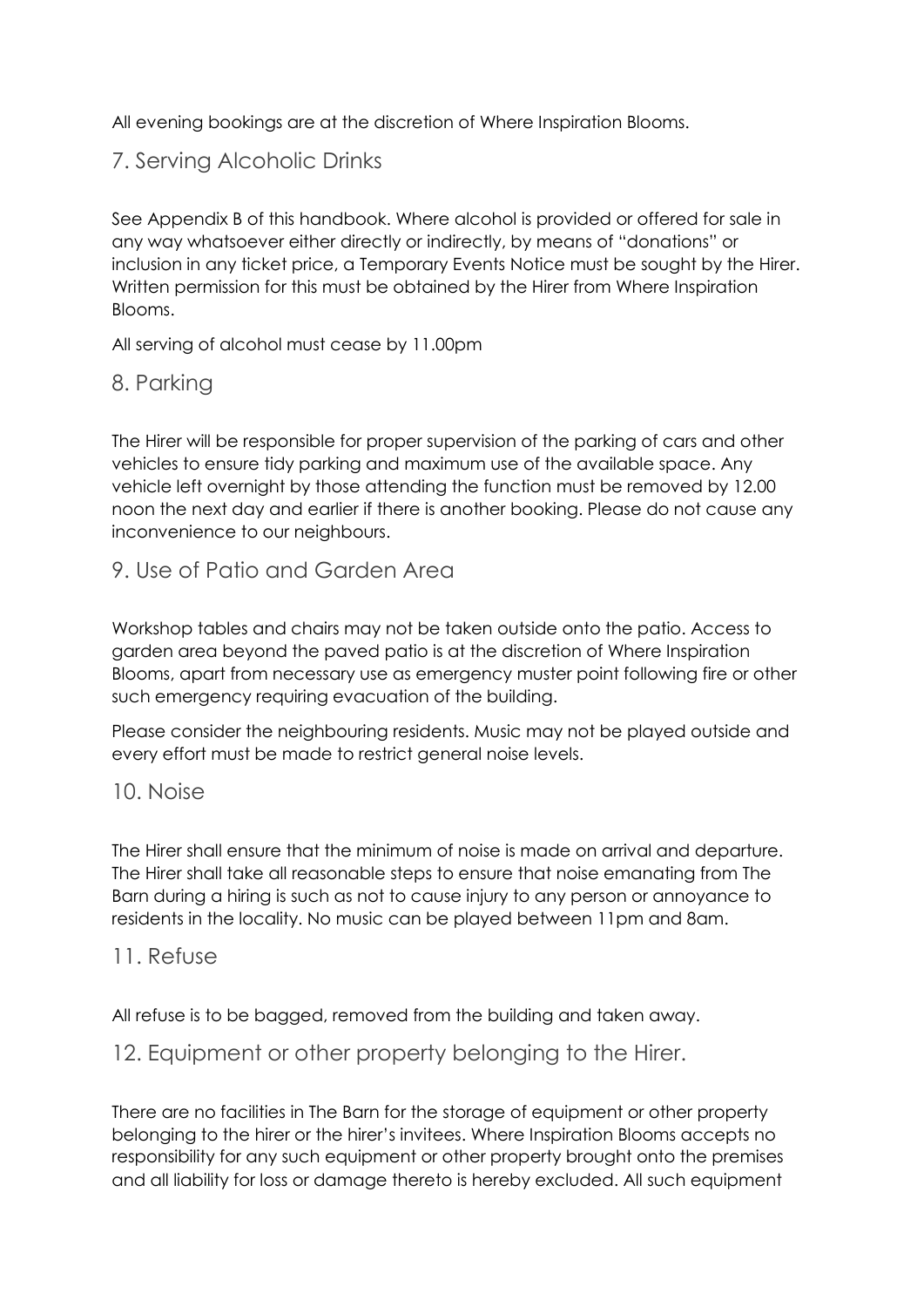and other property must be removed at the end of each hiring. If the hirer fails to remove any such property and it is left on the property at the end of the hiring Where Inspiration Blooms may, at its discretion, dispose of all or any of the left property by sale or otherwise on such terms and conditions as it thinks fit, and charge the hirer any costs incurred in storing, selling or otherwise disposing of the left property.

## <span id="page-13-0"></span>13. No Rights

The Hiring Agreement constitutes permission only to use the premises and confers no tenancy or other right of occupation on the Hirer.

## <span id="page-13-1"></span>14. Alterations to Conditions

Where Inspiration Blooms reserves the right to make alterations to any of the Conditions of Hire from time to time and at its own discretion.

## <span id="page-13-2"></span>5. PUBLIC LIABILITY INSURANCE

Subject to the exclusion of certain hazardous activities, Where Inspiration Blooms's Insurers provide public liability insurance cover up to £1,000,000 (one million pounds) for those that use The Barn for private or social purposes. Bouncy castles, inflatables, bonfires and fireworks are specifically excluded from this public liability insurance and not permitted by Where Inspiration Blooms at any time.

Commercial users (defined as individuals, groups or organisations who seek to make a profit or financial gain out of using the building) are not covered by the Where Inspiration Blooms's Insurance Policy and must arrange their own insurance.

Claims may be judged invalid if any hirers or users fail to observe the:

- Terms and Conditions of Hire
- Relevant Licensing conditions
- Current Health and Safety requirements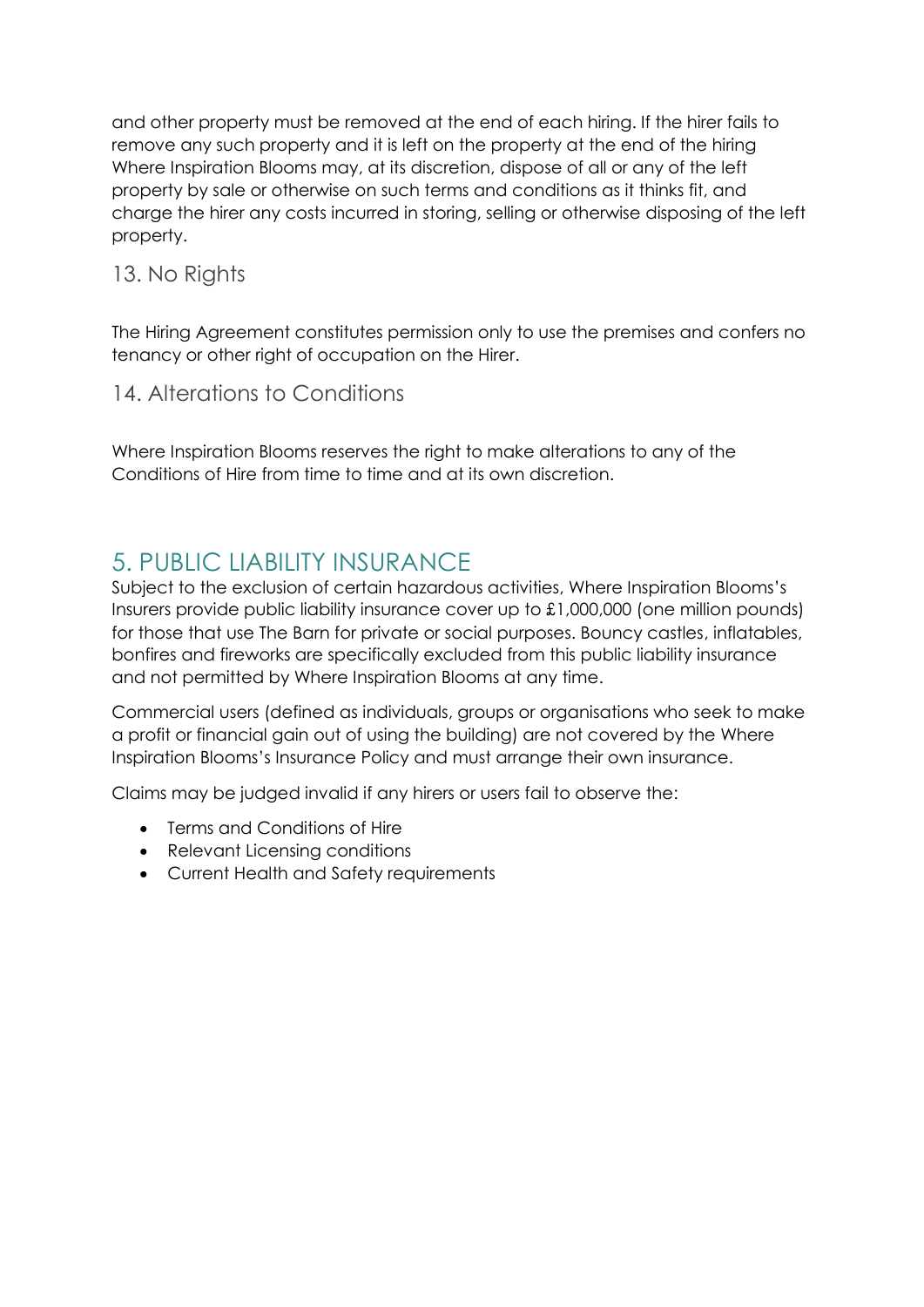## <span id="page-14-0"></span>Appendix A

## <span id="page-14-1"></span>Maintenance of good hygiene standards

The Hirer and any external caterer preparing food on an occasional basis should be aware of and take into account the following points for maintaining good hygiene standards. They should:

Take all necessary precautions to prevent food becoming contaminated;

Identify the potential hazards (e.g. contamination, conditions which would allow food poisoning bacteria to grow etc) and what the critical steps are in the food activity;

• Introduce and maintain adequate food safety controls (e.g. adequate refrigeration, separation from cleaning chemicals, use of good suppliers etc);

- Review them as necessary;
- Keep work clothes and utensils as clean as possible;
- Wear a clean, washable light coloured apron or overall;

• Cover wounds, cuts or abrasions with a waterproof dressing, preferably a coloured one;

- Refrain from spitting;
- Not smoke in food areas;
- Not handle food if suffering from skin, nose, throat or bowel infections;
- Screen or protect open food awaiting preparation, serving or sale,
- from any risk of contamination; and
- Observe temperature control requirements.

### <span id="page-14-2"></span>Temperature Control Requirements

Foods prepared commercially for public or domestic consumption and food prepared domestically for public consumption are subject to the temperature control requirements in Schedule 4 of The Food Hygiene (England) Regulations (2006).

Certain foods must be kept cold at a temperature no higher than 8°C, or if they are already cooked and waiting to be eaten hot, they must be kept hot at a temperature of at least 63°C. Regulation 852/2004 stipulates that foods subject to the temperature control requirements with regard to chill holding would include:

- Cooked products containing meat, fish, or eggs;
- Soft or hard cheeses:
- Cooked vegetable dishes including cereals, pulses or vegetables;
- Cooked pies containing meat, fish or vegetables;
- Sausage rolls (unless intended for sale no later than the day after their production);
- Smoked or cured fish:
- Slices of smoked or cured meats (except uncooked bacon);
- Prepared vegetable salads;
- Uncooked or partly cooked pastry or dough containing meat, fish or substitutes;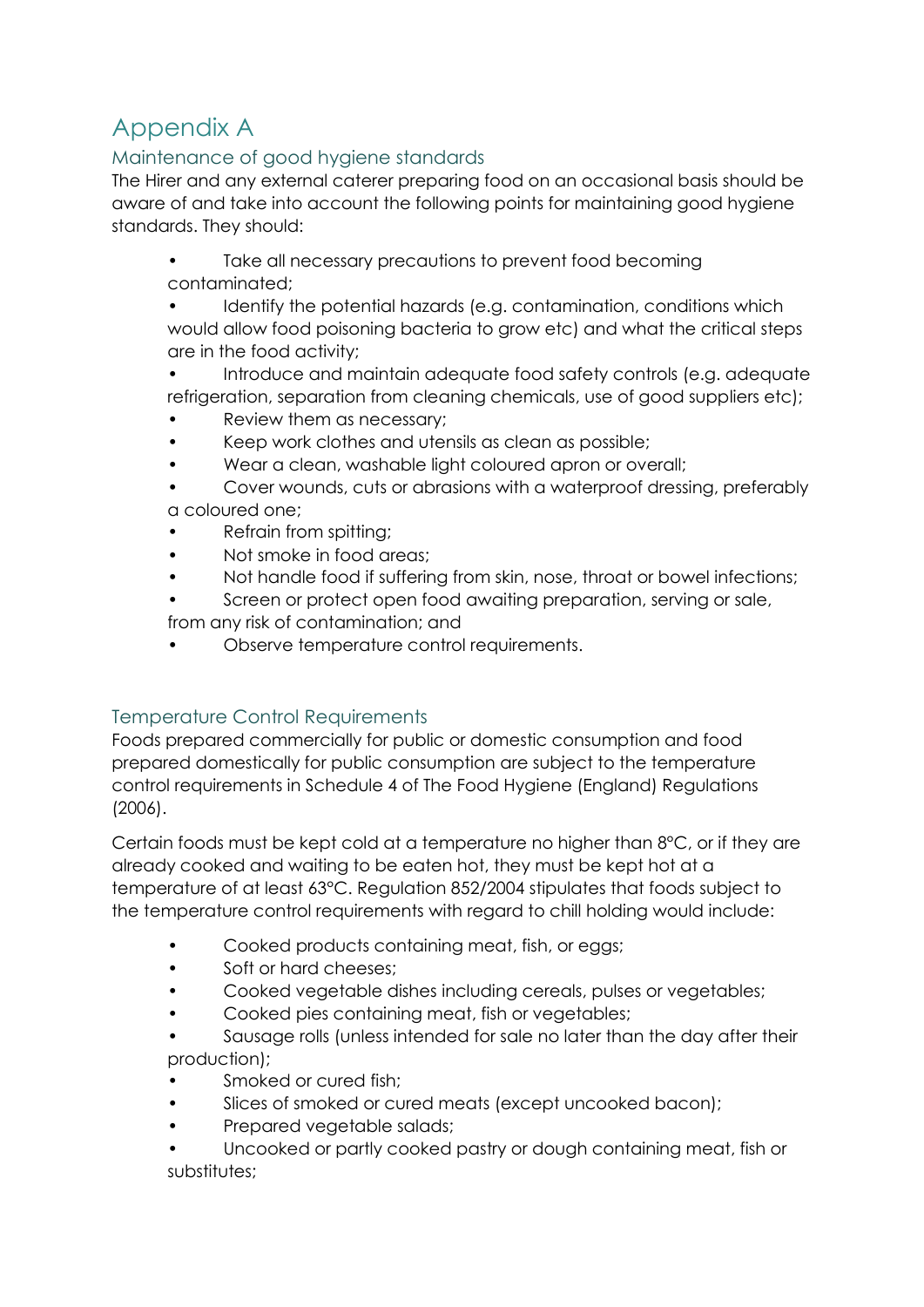- Sandwiches or rolls containing meat, fish or substitutes;
- Dairy based desserts;
- Cream cakes.

Please note that the above list is illustrative and may not be comprehensive.

Some limited flexibility in respect of holding temperatures is allowed in relation to food which is for service or on display for sale and covers:

Food which is intended to be sold or consumed hot which may be kept at a temperature below 63°C only whilst for service or on display for sale, for a period of less than 2 hours and for one such period only; and food needing to be held at 8°C or below, which may be kept at a temperature above 8°C, only whilst for service or on display for sale, for a period of less than 4 hours and for one such period only.